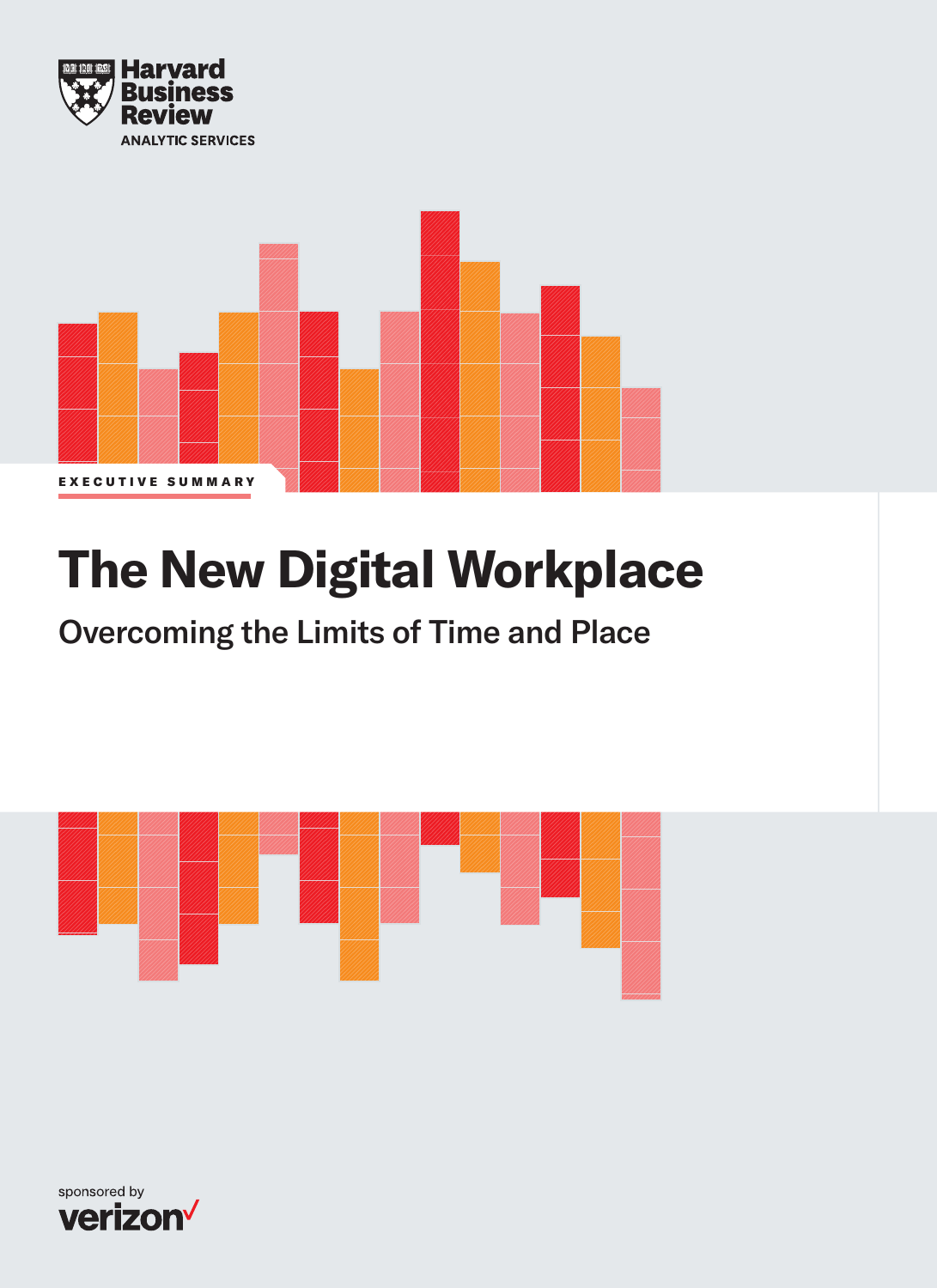## **The New Digital Workplace** Overcoming the Limits of Time and Place

When it comes to remote working, the pandemic of 2020 was like throwing the entire world into the deep end of a very large pool, regardless of individuals' previous swimming experience or whether they had a floatation device. For organizations that continued to operate during the shutdowns, this mass workfrom-home experiment has proven to be a remarkable success, according to new research from Harvard Business Review Analytic Services.

The global survey of 1,080 business leaders explores the current and future state of the digital workplace. It shows that companies are moving quickly to expand their use of tools and capabilities that enable employees to communicate, collaborate, and carry out their work as needed, independent of physical place or proximity to other people.

Organizations in industries as diverse as technology, manufacturing, financial services, and health care, among others, had to adapt as the pandemic shutdowns stretched from weeks into months. In the process, they learned that, in many cases, remote work and digital workplace capabilities can be as effective as the manner in which they operated before.

A majority of respondents (61%) say the quality of remote work has been at least as good as that done in the physical workplace. Only 22% disagree. Two-fifths (44%) say their investments in digital workplace capabilities have increased productivity (only 11% say that productivity declined), and more than half say it has improved business agility (57%), business continuity (56%), and collaboration (52%). Looking ahead, 86% agree that the digital workplace must integrate and coexist with the physical workplace for the foreseeable future.

### HIGHLIGHTS

**86%** say the digital workplace **must integrate and coexist**  with the physical workplace



**78%** expect the amount of **remote work to increase** in the future

**39%** have advanced **digital workplace capabilities**, 38% are evolving, and 23% are lagging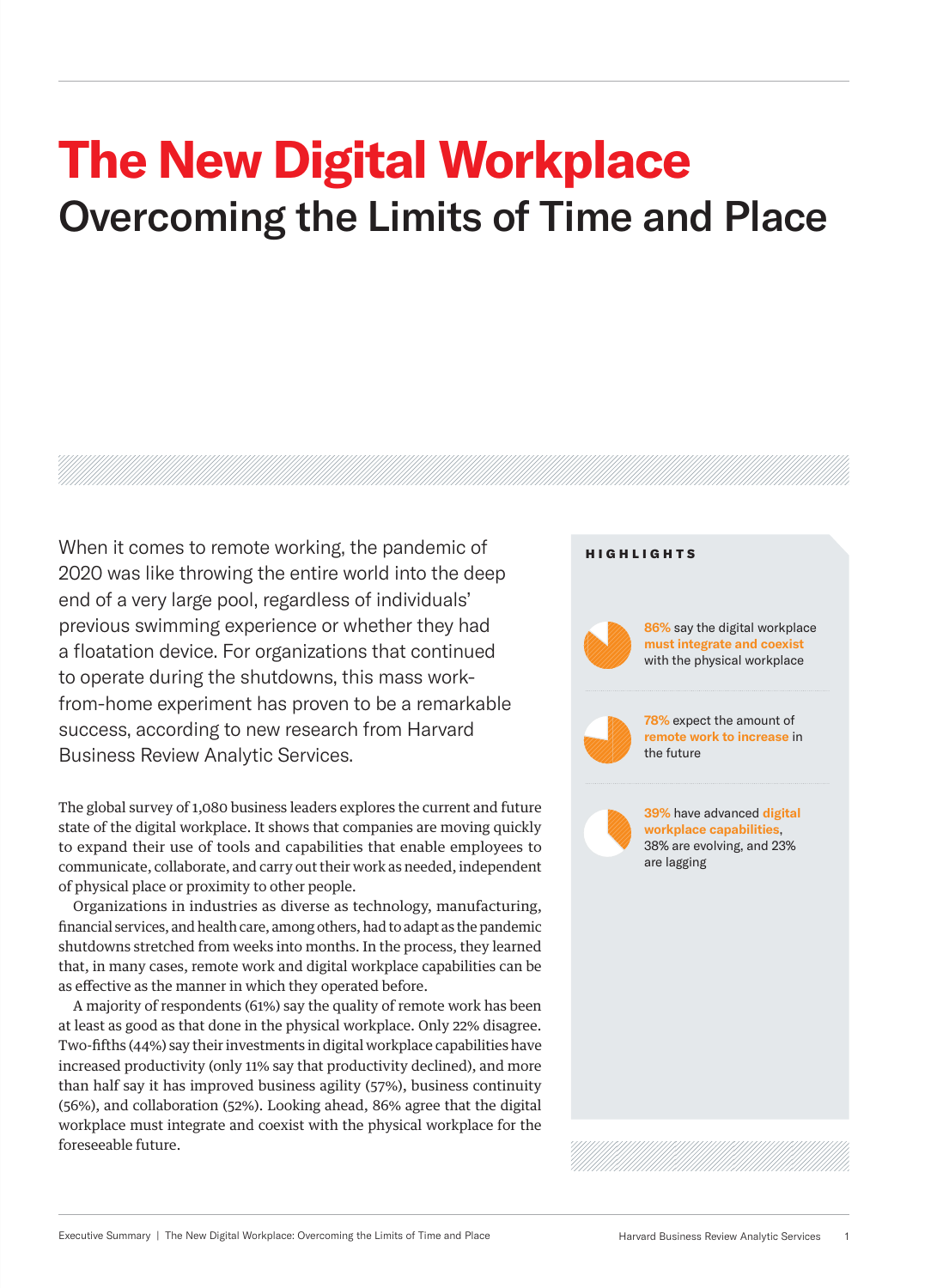

More than a third of respondents to the survey (39%) have advanced digital workplaces, with mobility and online collaboration being a normal way of working and with most of their applications and services online.

One upshot of these learnings is that the vast majority of respondents expect the amount of remote work to increase from where it was prior to the shutdowns, even after the pandemic passes. Nearly a third (30%) of respondents expect the amount of remote work at their organization to increase significantly, with another 48% expecting a moderate increase. **FIGURE 1**

Specifically, while only a fifth (22%) of respondents say that employees in their part of the business spent more than a quarter of their time working remotely before the pandemic, more than half (57%) expect that to be the case moving forward. (During the pandemic, the percentage of employees spending more than a quarter of their time working remotely rose to 92%.)

More than anything else, the lived experience of employees and employers during this period has led to this anticipated increase in remote work. More than half of respondents (58%) expressing why they expect an increase say simply that remote work has been normalized and proven to work. Twenty-seven percent cite improved quality of life for

#### FIGURE 1

#### **Remote Work Will Certainly Increase**

Few respondents anticipate a return to the low pre-pandemic levels of remote work.



Source: Harvard Business Review Analytic Services Survey, May 2020

employees, and 20% say it has increased productivity and improved outcomes.

Of course, not every company's experience has been the same. A lot goes into ensuring that remote workers are productive and effective—everything from having the right tools to establishing new norms for engagement and collaboration. This research explores what it takes to be successful from a business perspective when it comes to managing remote workers. One thing is clear: the widely held view that employees must be "at work" to be working has been largely overcome.

## **The Business Value of a Strategic Approach**

As with any domain, there are different levels of maturity when it comes to digital work. More than a third of respondents to the survey (39%) have advanced digital workplaces, with mobility and online collaboration being a normal way of working and with most of their applications and services online. These are the leaders. A similar number, 38%, are followers, with widespread use of mobile devices, a growing number of online applications and services, and some standardization of collaboration tools across departments or business units. The 23% who trail as laggards have, at best, some online applications and services and little or no standardization of tools.

Leaders were better prepared to adapt to the demands of the pandemic, thanks to their more advanced approach to a digital workplace. Nearly two-thirds (62%) said they were very well prepared to shift to virtual operations with remote communication and collaboration, compared with only 13% of laggards and 30% of followers.

However, organizations getting real business value from their investments in the digital workplace requires more than setting up employees and turning them loose. Those that are seeing the greatest returns are going beyond a mere work-at-home policy to define the purpose and goals of the program, the approach the organization will take, and how management will measure success. Respondents whose organizations have defined a digital workplace strategy in this way are more likely than any other group to have seen improvements to a variety of key business metrics as a result of their investments in the digital workplace. These include customer satisfaction, productivity, product/service quality,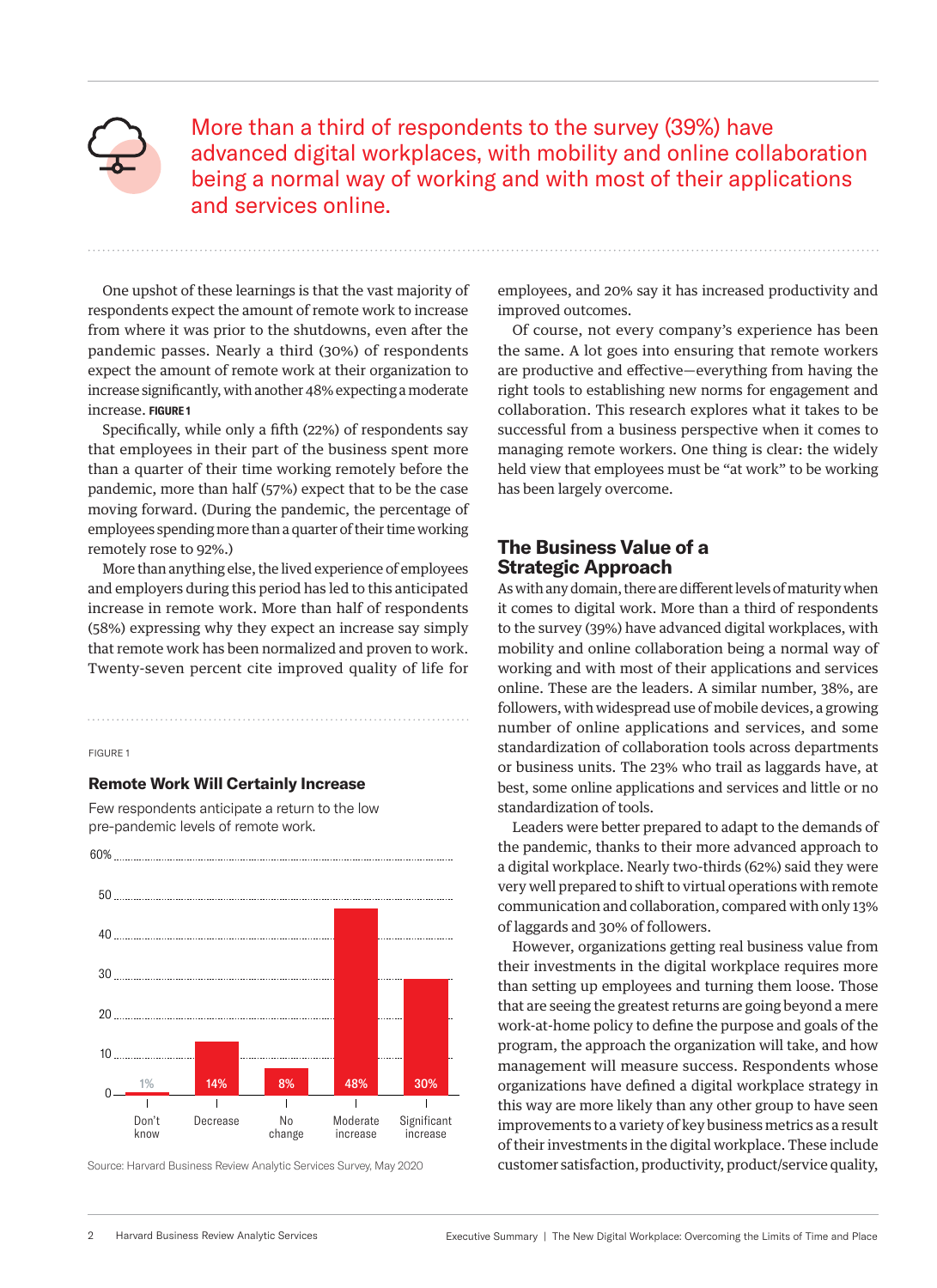agility, business continuity, collaboration, and the ability to leverage data and analytics.

Less than half of leaders (46%) have a digital workplace strategy, but that's still much higher than laggards at 19% and followers at 28%. And those who make up the 46% are seeing the greatest improvements to their business metrics of all. **FIGURE 2**

Laggards see their organizations' lack of a digital workplace strategy as one of the greatest barriers to accelerating their shift to a digital workplace. The other barriers in the top three are concerns about security and corporate cultures that expect people to be in the office.

The main driver for investments in developing digital workplace capabilities is enabling business continuity and

FIGURE 2

## **Having a Digital Work Strategy Leads to Better Outcomes**

Even leaders do better when they have a defined strategy in place.

**Z** Leaders with a digital workplace strategy

■ Leaders without a digital workplace strategy



Source: Harvard Business Review Analytic Services Survey, May 2020

preparing for future crises, named by 55% as a top-three driver. This finding is not surprising, given that this survey was fielded at the height of the pandemic. But disaster preparedness is not the only thing on respondents' minds. Nearly half of respondents (48%) also seek to improve workforce flexibility. And a third are looking to increase business agility (33%) and enable collaboration across geographies (33%) through their investments in digital workplaces.

Another investment driver is the reality that as businesses across industries become more data driven, work itself becomes more digital. More than three-quarters of respondents (77%) agree that a digital workplace is essential to operating a datadriven business. Financial services businesses are the most likely to say this, at 86%.

## **The Structural Means to the Digital Workplace**

Wi-Fi is still the predominant means by which employees access the digital workplace, with 63% saying they use mostly Wi-Fi and another 26% saying they use an equal mix of both Wi-Fi and cellular networks. The more widespread use of 5G mobile networking technology could change that, as respondents see it enabling a variety of positive outcomes, including being able to do current work faster and better (named by 42% of respondents) and to more seamlessly switch from one mode and location to another (32%).

Respondents see 5G's potential going well beyond such incremental improvements to provide more transformative change as well. A fifth (20%) say it will enable them to do work they've never been able to do before. Even more—28% believe it will enable them to explore new business models.

The time frame within which respondents expect this to happen is very soon, with 41% saying they expect 5G to become a reality for their own organization within two years, opening the door to applications that employ higherquality/lower-latency video and augmented or virtual reality (AR/VR).

The main use cases cited by respondents when they have access to such capabilities cluster around the customer, including an AR/VR-supported immersive remote customer experience (43%), an AR/VR-supported immersive in-person customer experience (27%), and an AR/VR customer support (27%). Respondents also expect to roll out AR/VR-supported training (40%) and field support (32%).

In the meantime, the survey shows widespread current use of a variety of technologies as part of the digital workplace, with videoconferencing and meetings topping the list, used by almost all respondents (98%) and extensively by 80%. Nearly all also use file sharing (97%), instant messaging/ chat (95%), shared calendars (89%), collaboration tools (e.g., Slack or Teams – 88%), cloud-based collaboration (85%), and online interactive training (85%).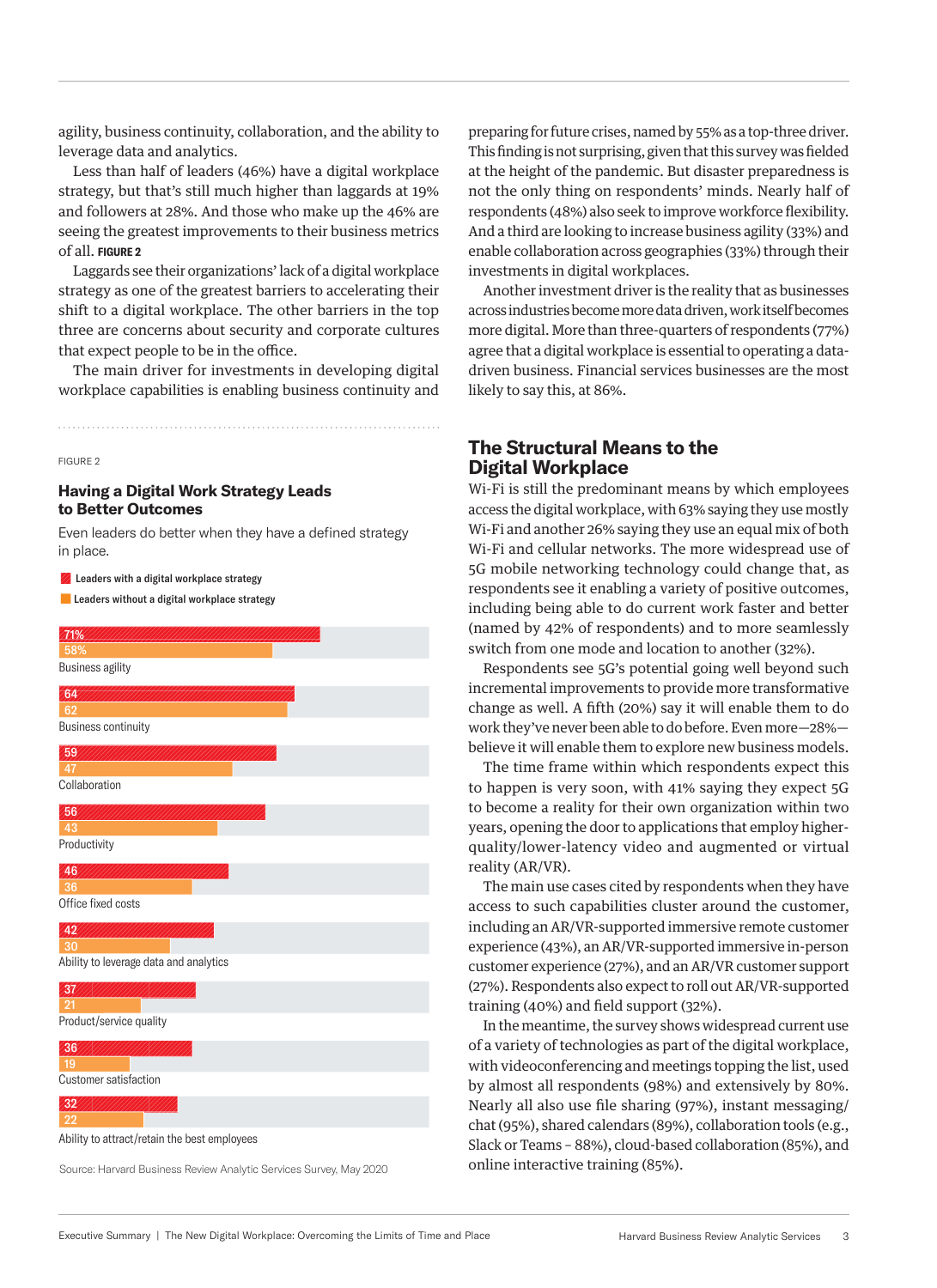#### FIGURE 3

### **Getting Value Depends on Security**

Data security and the right infrastructure and tools are key to success.



Source: Harvard Business Review Analytic Services Survey, May 2020

## **Overcoming Barriers and How to Increase Value**

More than a third of respondents (35%) say that security concerns are a top barrier to accelerating the shift to a digital workplace, with little difference between leaders, followers, and laggards. However, there are some notable differences between leaders and laggards in some of the other barriers they expect to encounter. For example, laggards are three times as likely as leaders to name a lack of a digital workplace strategy as a top barrier (29% versus 9%). They are also more likely to cite a corporate culture that prefers people in the office (33% versus 24%).

To get the most value from their digital investments, twothirds or more of respondents say it will be very important to address data security (86%); ensure their infrastructure can support digital work (79%); employ tools that are easy to use (74%); and provide training for managers (69%) and employees (66%). **FIGURE 3** Leaders are far more satisfied with the performance of their network infrastructure to support remote work during the pandemic than others, with 60% extremely satisfied and only 17% of laggards and 34% of followers feeling the same.

Above all, the data shows that having a defined strategy for digital work increases business benefits across several important dimensions, from business agility and continuity to productivity to attracting and retaining the best employees.

Coming out of the pandemic, business leaders have a real opportunity to optimize and even transform their way of working. The workplace of the future will blend physical and digital work to an extent not seen before. To avoid sliding back into the old way of doing things, they should highlight and promote the success of their experiences during the shutdown, quantifying the value in whatever ways make sense for their business. They should continue to invest in the right tools and training, and make sure they have the right security models in place for virtual work. As challenging as the pandemic experience has been for many organizations, some valuable lessons have come out of it. The open question is how organizations will apply those lessons to be more successful moving forward.